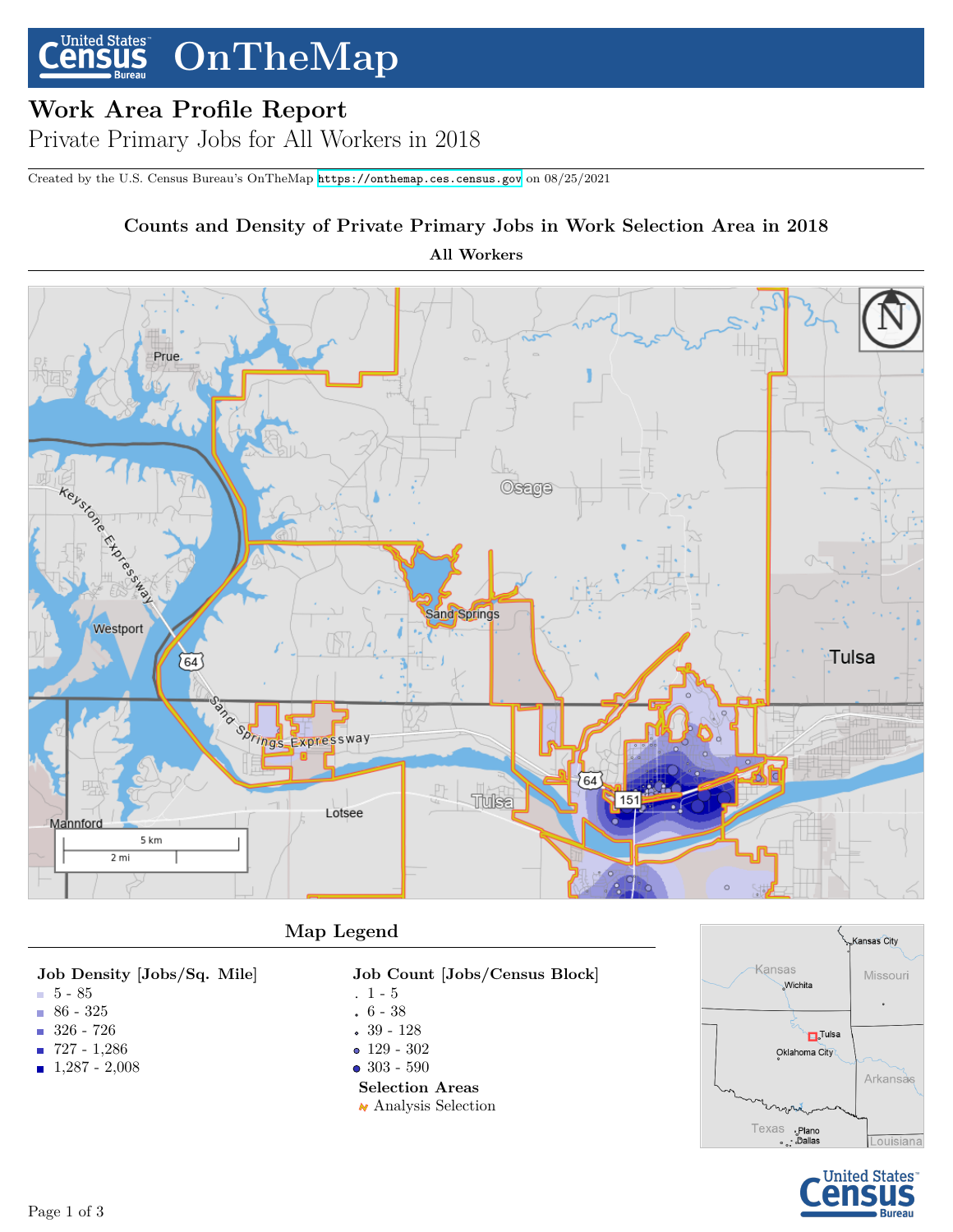#### **Employed in Selection Area**



## **Private Primary Jobs for All Workers by Total in 2018 Employed in Selection Area**

|                                   | 2018        |       |
|-----------------------------------|-------------|-------|
| Total                             | Count Share |       |
| <b>Total Private Primary Jobs</b> | 4.686       | 100.0 |
| <b>Total Private Primary Jobs</b> | 4.686       | 100.0 |